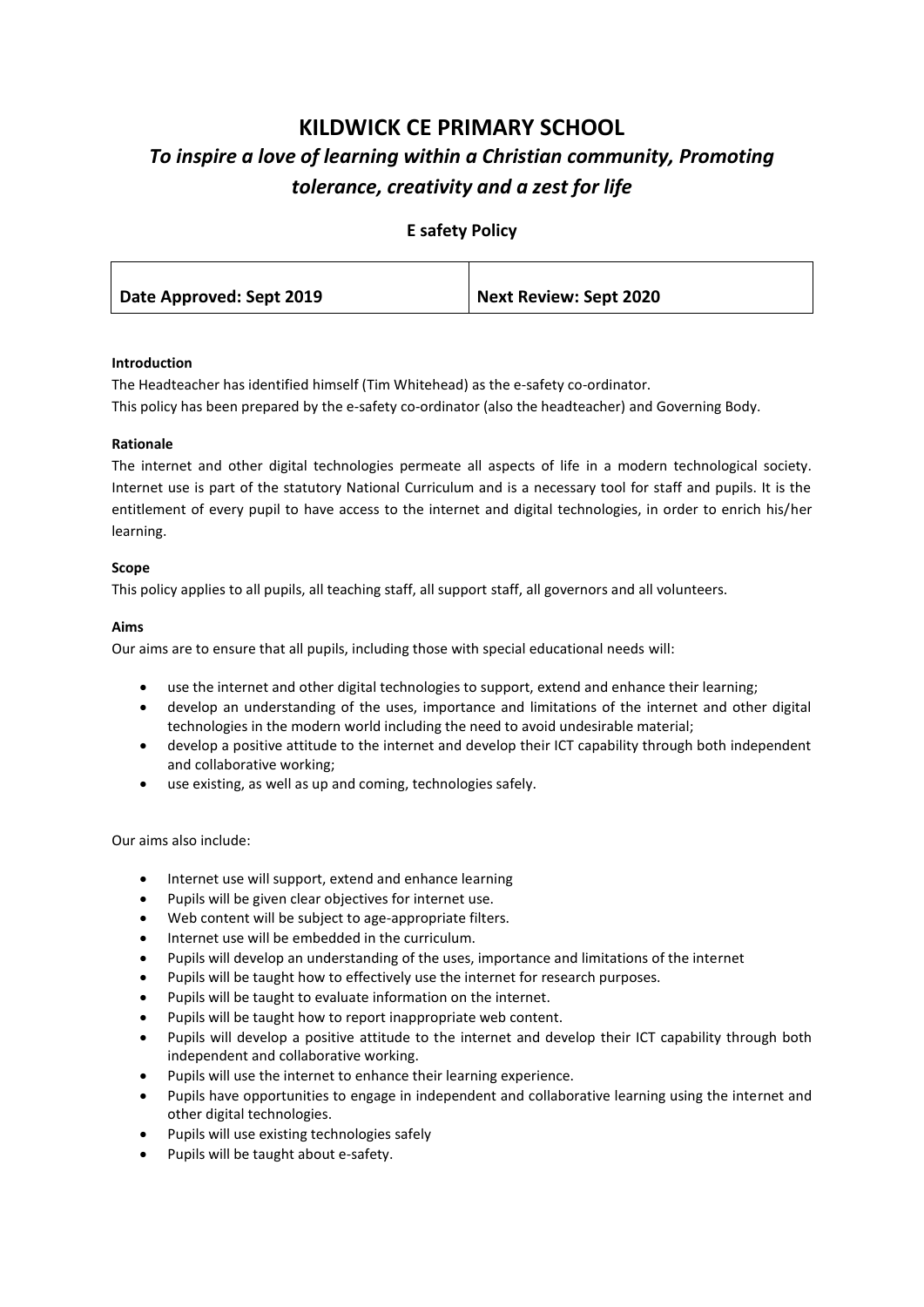## **Data Protection**

There is a separate Data Protection policy.

### **E-mail**

- Pupils and staff will only use approved e-mail accounts when using the school network.
- Pupils will tell a member of staff if they receive inappropriate e-mail communications.
- Pupils will only use e-mail for approved activities.

## **Internet Access and Learning Platform (school website)**

Staff will read and sign the NYCC Acceptable Use Policy – ICT and e-Technology before using any school ICT resource.

Parents will read and sign that they understand and agree to the school's **Responsible Internet Use** statement and will endeavour to ensure that their child follows this guide.

Pupils will be taught to use the internet responsibly and to report any inappropriate content to a responsible adult.

## **Mobile Phones and other handheld technology**

Pupils are only permitted to have mobile phones or other personal handheld technology in school with the permission of the Headteacher. When pupils are using mobile technology (their own or that provided by the school) they will be required to follow the school's Acceptable Use Policy (AUP). Such items can be confiscated by school staff if they have reason to think that they are being used to compromise the wellbeing and safety of others (Education and Inspections Act 2006, Sections 90, 91 and 94).

## **School Website and Published Content**

There is a separate website policy.

All staff who edit website content must read and sign this policy.

#### **Systems Security**

ICT systems security will be regularly reviewed with support from Schools ICT.

#### **Web Filtering**

The school will work with Schools ICT to ensure that appropriate filtering is in place. Pupils will report any inappropriate content accessed to an appropriate member of staff.

### **Communication of the e-safety policy to pupils**

E-safety rules will be posted in each room where a computer is used.

Pupils will be informed that internet and Learning Platform (school website including blogs) use will be monitored.

e-Safety will be included in the curriculum and regularly revisited

#### **Communication of the e-safety policy to staff**

The e-safety and acceptable use policies will be given to all new members of staff as part of induction. The e-safety and acceptable use policies will be signed by all staff and discussed with them at least annually.

#### **Communication of the e-safety policy to parents/carers**

The school website will include a list of e-safety resources and information for parents to access. The school will communicate and publicise e-safety issues to parents through the school newsletter and website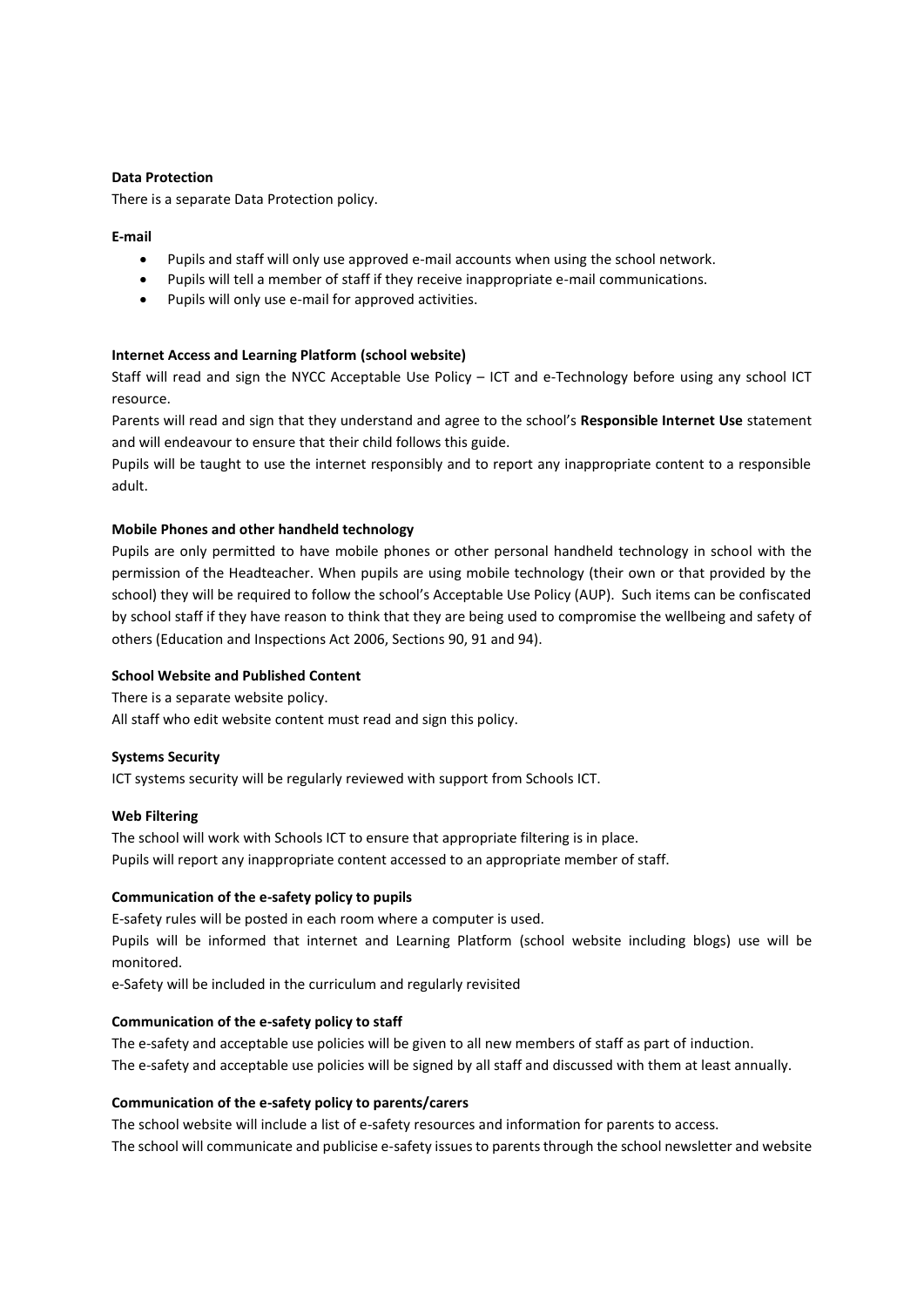# **e-safety Complaints**

Instances of pupil internet or Learning Platform misuse should be reported to a member of staff.

Staff will be trained so they are able to deal with e-Safety incidents. They must log incidents reported to them and if necessary refer the matter to a senior member of staff.

Instances of staff internet or Learning Platform misuse should be reported to, and will be dealt with by, the Headteacher.

Pupils and parents will be informed of the consequences of internet and/or Learning Platform misuse.

# **Whole-School Responsibilities for Internet Safety**

# Headteacher

- Responsible for e-safety issues within the school but may delegate the day-to-day responsibility to a Senior Leader as the e-safety co-ordinator.
- Ensure that the e-safety co-ordinator is given appropriate time, support and authority to carry out their duties effectively.
- Ensure that developments at Local Authority level are communicated to the e-safety co-ordinator.
- Ensure that the Governing Body is informed of e-safety issues and policies.
- Ensure that appropriate funding is allocated to support e-safety activities throughout the school.

# e-Safety co-ordinator

- Primary responsibility: establish and maintain a safe ICT learning environment (under the direction of Senior Management).
- Establish and maintain a school-wide e-safety programme.
- Develop, and review, e-safety policies and procedures.
- Respond to e-safety policy breaches in an appropriate and consistent manner in line with protocols set out in policies, and maintain an incident log.
- Establish and maintain a staff professional development programme relating to e-Safety.
- Develop a parental awareness programme.
- Develop an understanding of relevant legislation and take responsibility for their professional development in this area.

# Governing Body

- Appoint an e-Safety Governor (child protection Governor) who will ensure that e-safety is included as part of the regular review of child protection and health and safety policies.
- Support the Headteacher and/or designated e-safety co-ordinator in establishing and implementing policies, systems and procedures for ensuring a safe ICT learning environment.
- Ensure that appropriate funding is authorised for e-safety solutions, training and other activities as recommended by the Headteacher and/or designated e-safety co-ordinator (as part of the wider remit of the Governing Body with regards to school budgets).
- Promote e-safety to parents and provide updates on e-safety policies within the statutory 'security' section of the annual report.

# Network Manager/Technical Support Staff

- Provide a technical infrastructure to support e-safety practices.
- Ensure that appropriate processes and procedures are in place for responding to the discovery of illegal materials, or suspicion that such materials are, on the school's network.
- Ensure that appropriate processes and procedures are in place for responding to the discovery of inappropriate but legal materials on the school's network.
- Develop an understanding of relevant legislation.
- Report network breaches of acceptable use of ICT facilities to the Headteacher and/or the e-safety coordinator.